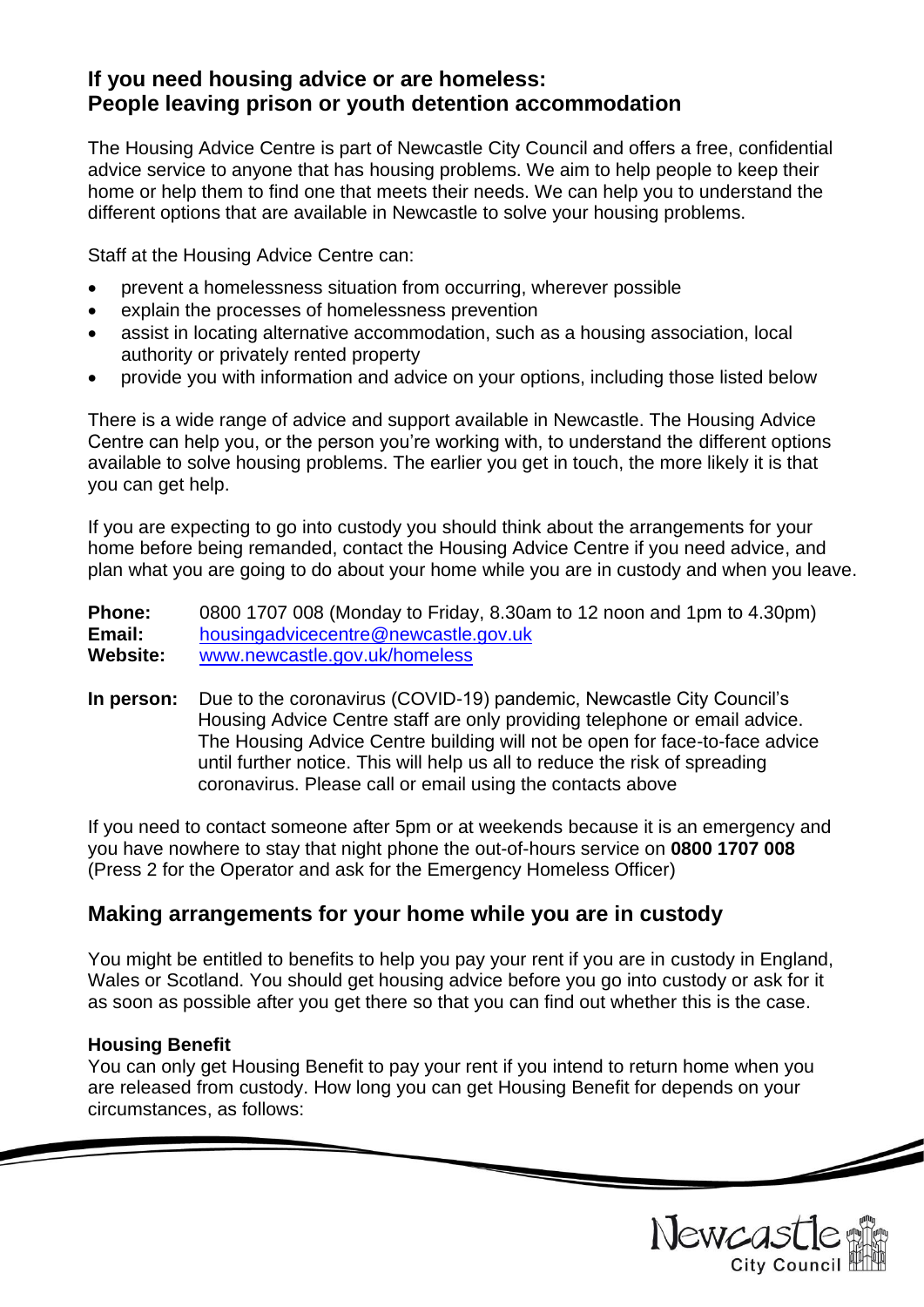- **On bail:** You can get Housing Benefit for your normal home for up to 52 weeks if your bail conditions mean that you have to live away from home (in a bail or probation hostel or anywhere else) until your court hearing
- **On remand:** You can get Housing Benefit for your normal home for up to 52 weeks while you are in prison on remand waiting for your trial or sentence
- **Sentenced:** If you are sentenced and are in prison you can get Housing Benefit for up to 13 weeks. However, you must expect to return home within 13 weeks of the date you first went into custody, including the time you were on remand. You will not be entitled to Housing Benefit for any time you are serving a prison sentence if the length of your sentence means that you will not be returning home within 13 weeks of the date you went into custody

## **Universal Credit**

If you were getting Universal Credit to help pay your rent or a mortgage before you went into prison, you can continue to get help with housing costs as part of your Universal Credit payment for up to six months. This applies if you are on bail, on remand or sentenced. However, if you receive a custodial sentence you won't get Universal Credit if you expect to be in prison (including time on remand) for more than six months.

If you are getting Housing Benefit or Universal Credit, you must let the authority that is paying you know as soon as possible if you go into prison, receive a custodial sentence, or are released.

### **Terminating your tenancy**

If you are sentenced to more than 26 weeks (six months) in prison, have no income and there is no one else staying in your home who could pay the rent, it may be best to end your tenancy. If you are going to end your tenancy, it is usually necessary to give four weeks' notice to the landlord. If you are on Housing Benefit, it needs to be claimed for the notice period. This is usually possible if you have been receiving the benefit before going into prison.

# **Finding somewhere to live when you leave custody**

If you don't think that you will have anywhere to live when you come out of custody, it's important to tell someone at the start of your sentence. There is often a housing advice service in prisons. These are run by organisations such as Depaul UK, Foundation, Nacro, Shelter, St Giles Trust, St Mungo's. They are likely to be in the prison every week, but not always every day and you will usually need to book an appointment with them. They may ask if you want an appointment if you have said at your induction that you will probably have nowhere to live on release. Otherwise, it is up to you to request an appointment. It is worth doing this at least six weeks before you are due to be released.

A few housing advice services have prisoners working with them who have been trained to help other prisoners, doing things like helping to write letters or fill in forms. They can be a good source of information for other prisoners who need help with housing.

### **Help with money when you are released from prison**

All prisoners are given a discharge grant paid for by the prison when they leave. This is money to help with your costs until your benefits are sorted out. If a prison housing adviser has found you accommodation for your first night, you may be given a higher discharge grant (about an extra £50) which will be paid directly to the accommodation provider.

This information was accurate at the time of publishing (February 2021)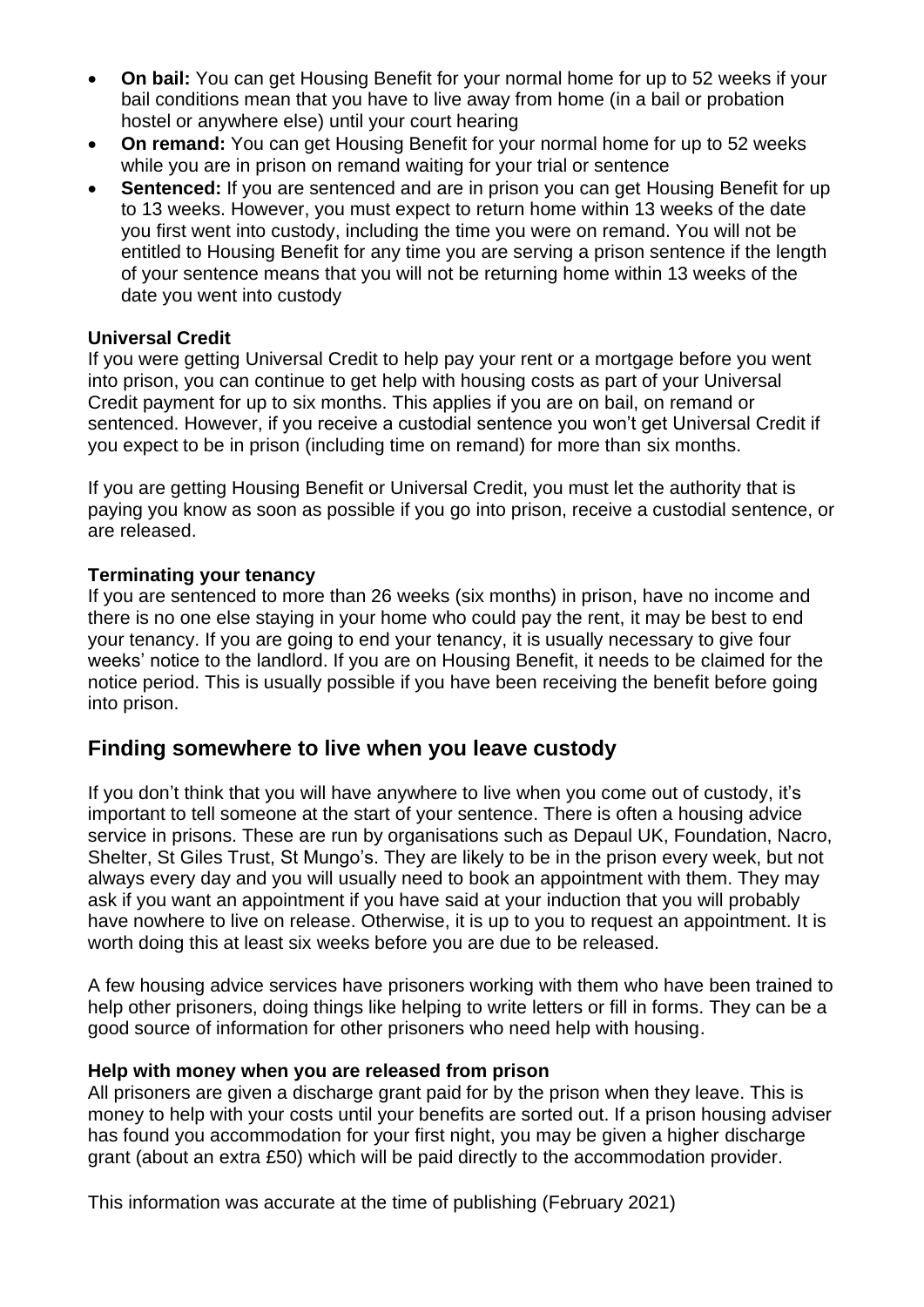# **Housing options**

### **Family and friends**

Most people leaving custody return to family or friends, at least in the short-term. It can sometimes be difficult to get housing on release from custody, so this option is worth considering.

### **Supported accommodation**

Supported accommodation can offer you specialist support to address issues that may have led to your imprisonment or to help you with living independently and adjusting back into life in the community. Varying levels of support can be provided, depending on the type of accommodation service and your needs.

In Newcastle you would need to be referred to supported accommodation by a professional, such as an offender manager or support worker. If you aren't working with any agencies and you need help or support to access accommodation, contact the Housing Advice Centre.

## **Social housing**

Council and housing association homes are also known as social housing. In Newcastle you apply for social housing by completing an online form on the Tyne and Wear Homes website – [www.tyneandwearhomes.org.uk.](http://www.tyneandwearhomes.org.uk/) You will need to have references from someone who can confirm how you have managed if you have held a tenancy before.

Sometimes councils and housing associations refuse to let people go on their waiting list if they have a history of anti-social behaviour or have been convicted for an offence which might affect their tenancy, such as dealing drugs from their home, criminal damage or burglary in the local area. If you have a conviction like this, it may be possible to show that you have changed your behaviour or learnt about what being a good tenant means through some of the things you have done during your sentence to reduce the possibility of reoffending. For example, some prisons run courses for prisoners on being a good tenant. If you have done one of these courses, or something similar, it is a good idea to write a letter to the council or housing association about what you have learnt and how it will change your behaviour in the future.

You can also speak to an agency like Shelter to get help to appeal a decision which doesn't let you join the waiting list for social housing.

### **Private rented accommodation**

The main advantage of private rented accommodation is that you have a greater choice of location and type of property. In Newcastle you can get help to look for private rented accommodation from the Private Rented Service, which is part of Newcastle City Council. They can help private tenants and prospective tenants with questions on managing your tenancy or finding a new home.

**Phone:** 0191 277 1438 **Email:** [privaterentedservice@newcastle.gov.uk](mailto:privaterentedservice@newcastle.gov.uk)

This information was accurate at the time of publishing (February 2021)